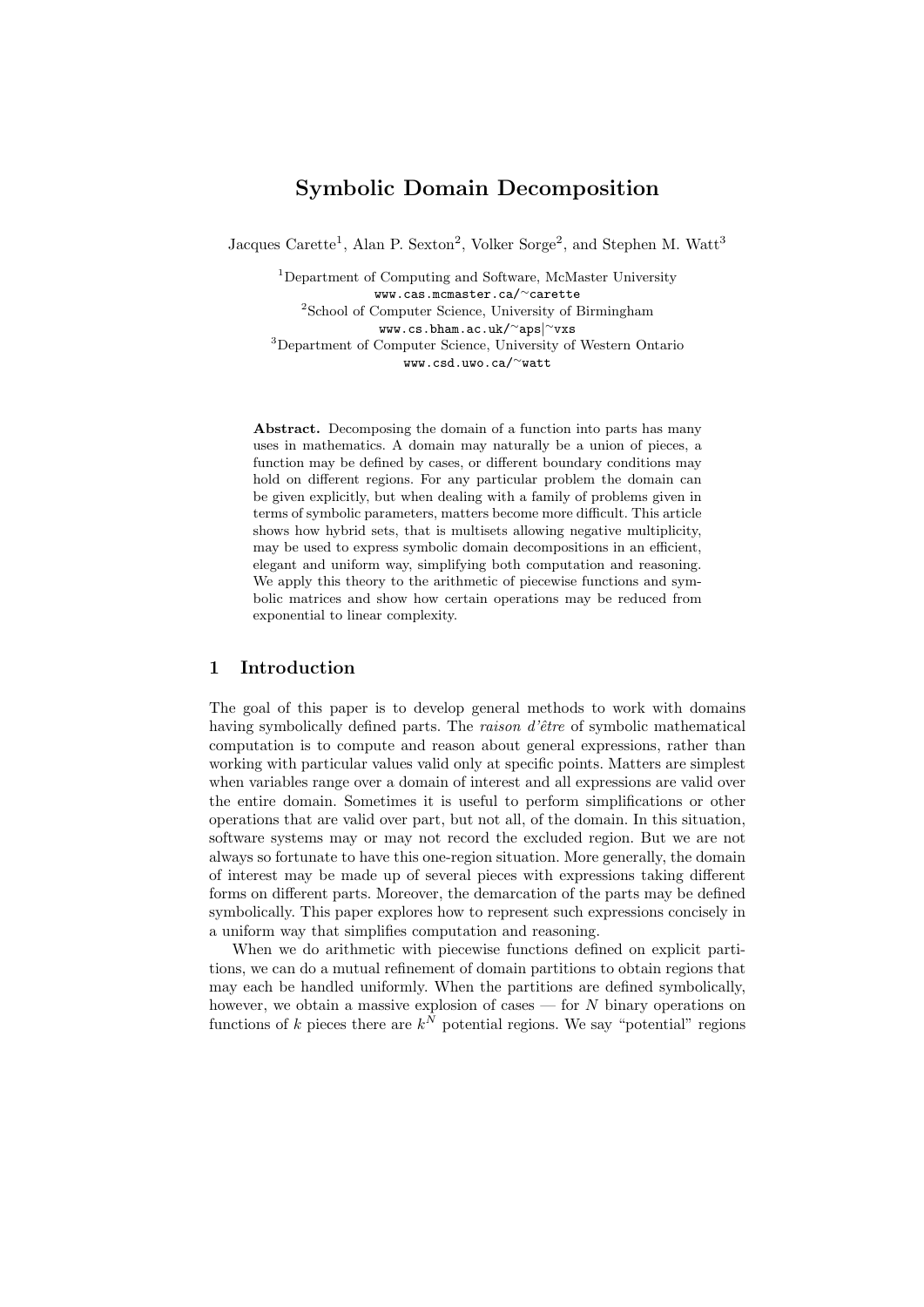because, of this large number, not all of the regions are in fact feasible. Furthermore, it is usually not possible to determine which regions are feasible and which are not. For example, the sum  $\sum_{i=1}^{N} f_i(x)$  of the functions

$$
f_i(x) = \begin{cases} 0 & \text{for } x < k_i, \\ A_i & \text{for } x \geq k_i. \end{cases}
$$

has  $\sum_{i=0}^{N} N!/i!$  possible orderings of the  $k_i$ , with each ordering having between 2 and  $N+1$  regions. There is no ordering in which all  $2^N$  regions are realized.

We take the view that it is generally preferable to have a single compact closed-form expression rather than a collection of cases, even if it means introducing some new operations. For example, we are perfectly satisfied using the Heaviside step function and giving the sum of the  $f_i$  as  $\sum_{i=1}^{N} A_i H(x - k_i)$ .

In this paper we show how hybrid sets, a variation on multisets allowing negative multiplicities, enable us to write elegant closed form expressions of the form we desire. This use of hybrid sets also allows us to define a generalised notion of partition, where symbolically defined parts are combined in more useful ways than the usual set operations. Our approach unifies and generalises a number of other techniques, such as the use of oriented regions for domains of integration.

Introducing new operators or generalising existing ones to write single closed form expressions is more than just a cosmetic re-arrangement. It allows one to perform arithmetic and simplifications on whole expressions, and to reason about the expression and about the regions themselves. It is already customary to do this for certain operators. For example, by defining  $\int_a^b f dx = -\int_b^a f dx$ , it becomes possible to write identities that hold universally. Then we have that, independent of the relative order of  $a, b$  and  $c,$  and subject to  $f$  being defined on the requisite domains,

$$
\int_{a}^{b} f \mathrm{d}x = \int_{a}^{c} f \mathrm{d}x + \int_{c}^{b} f \mathrm{d}x. \tag{1}
$$

With a little work, we can also generalise the integral formula to integrating over oriented subsets of  $\mathbb{R}^n$ . Some authors similarly adjust the definitions of other operators to obtain universally true statements. Similarly, Karr [8] defines the summation operator  $\sum_{m \leqslant i < n}$  so that  $\sum_{m \leqslant i < n} = -\sum_{n \leqslant i < m}$  when  $n < m$ . This allows equations such as the following to hold for any ordering of  $\ell, m, n$ :

$$
\sum_{m \le i < n} \left( g(i+1) - g(i) \right) = g(n) - g(m), \quad \sum_{\ell \le i < n} f(i) = \sum_{\ell \le i < m} f(i) + \sum_{m \le i < n} f(i).
$$

This paper formalises and extends these ideas in several ways, giving a generalised framework for domain partitions and piecewise defined functions. We first introduce some preliminaries and hybrid sets (§2) and then their generalisations to our notions of generalised partitions and hybrid functions (§3). We then present how we can decompose domains of hybrid functions to allow for the combination of their symbolically defined pieces (§4), before presenting some applications  $(\S 5)$  and discussing some concrete examples  $(\S 6)$ .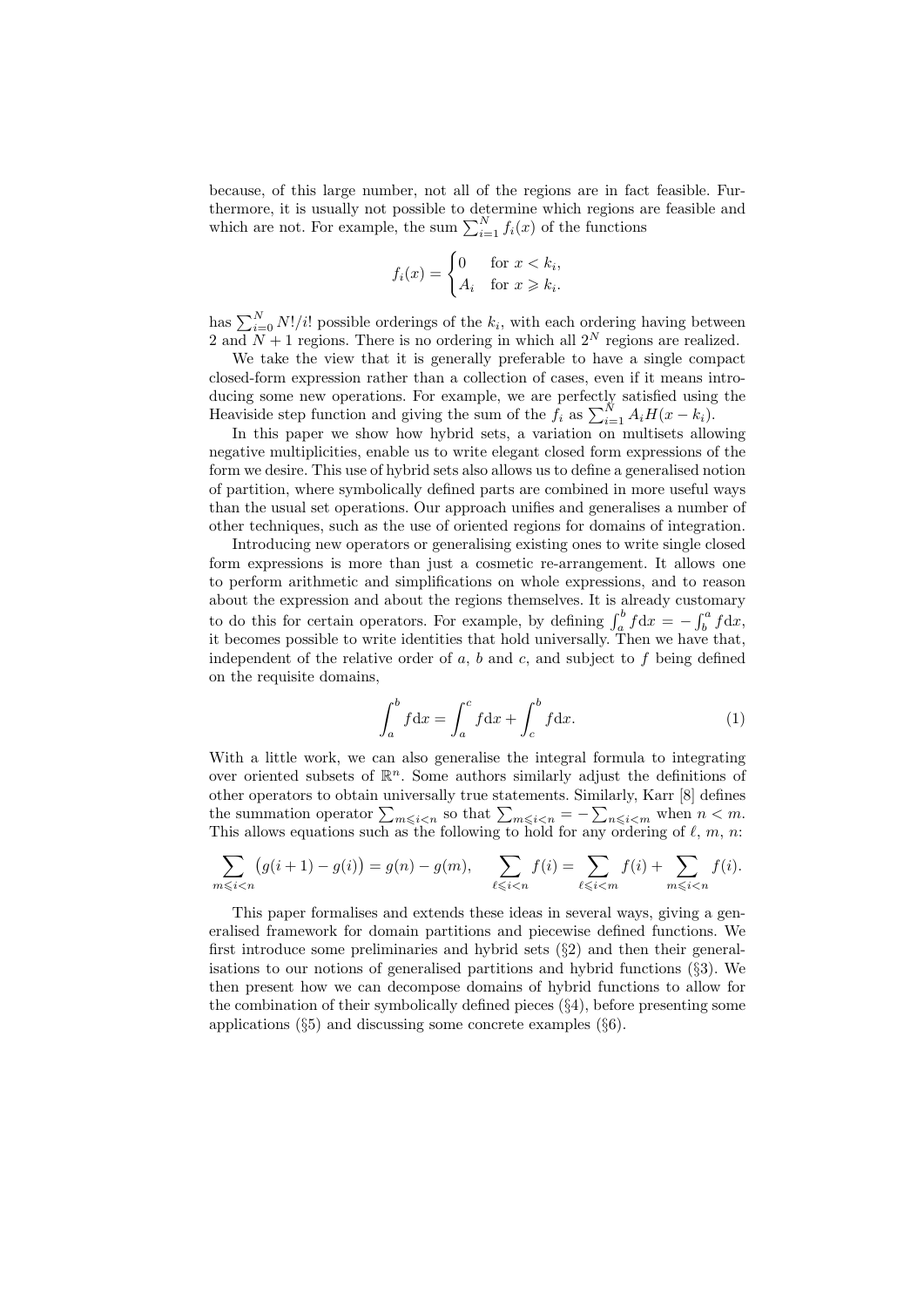## 2 Preliminaries

#### 2.1 Partitions and piecewise functions

The domain of definition of various mathematical objects (functions, vectors, matrices, sequences, etc) may naturally be decomposed into a (disjoint) union of pieces where our object is then defined uniformly. When the pieces are given as an explicit union of provably disjoint sets which form a partition of the domain, the interpretation of a given expression is reasonably straightforward. More formally,

**Notation 1** We use the notation  $\mathcal{C}_{i\in I}X_i$ , or, more briefly,  $\mathcal{C}_I X_i$  to describe a collection of elements  $X_1, X_2, \ldots$ , indexed by a set I. For  $n \in \mathbb{N}$ , we denote by [n] the set  $\{1,\ldots,n\}$ .

**Definition 1.** A partition of a set U is a collection  $C_1P_i$  of pairwise disjoint sets such that  $\bigcup_{I} P_i = U$ .

A partition,  $C_I P_i$ , induces a total function  $\mathcal{X}: U \to I$  which gives the index of  $P_*$  where each  $u \in U$  sits. Piecewise expressions are then defined on top of a partition.

**Definition 2.** A piecewise expression over a set U is a collection  $C_I(P_i, e_i)$ where  $C_I P_i$  is a partition of U and each  $e_i$  is an expression.

Typically, each  $e_i$  contains a distinguished variable y which is interpreted to range over  $U$ .

**Definition 3.** We say that  $f: U \to S$  is a piecewise-defined function if we have a collection  $C_I(P_i, f_i)$  where  $C_I P_i$  is a partition of U,  $\forall i \in I$ .  $f_i : P_i \to S$ , and

$$
\forall x: U. f(x) = f_{\mathcal{X}(x)}(x).
$$

We call  $C_I(P_i, f_i)$  the definition of f, and each  $f_i$  a piece of f.

It is important to note that piecewise-defined functions use their argument in two different ways: once *geometrically* by choosing a set  $P_i$  "over" which to work, and once *analytically* to evaluate a function  $f_i$ . The definitions above are straightforward generalisations of those found in [5].

Lastly, we have that arithmetic operations on piecewise-defined functions operate component-wise. Note that we will silently use the convention that operations defined on the codomain of a function are lifted pointwise to apply to functions, in other words  $(f+g)(x) = f(x) + g(x)$ .

**Proposition 1.** Let  $f, g : U \to S$  be two piecewise-defined functions on the same partition  $C_I P_i$  of U, with  $C_I f_i$  (respectively  $C_I g_i$ ) the collections of pieces of f (resp. g). Further, let  $\star : S \times S \to S$ . Then  $C_I(f_i \star g_i)$  is the collection of pieces of  $f \star g$  over the partition  $C_I P_i$ .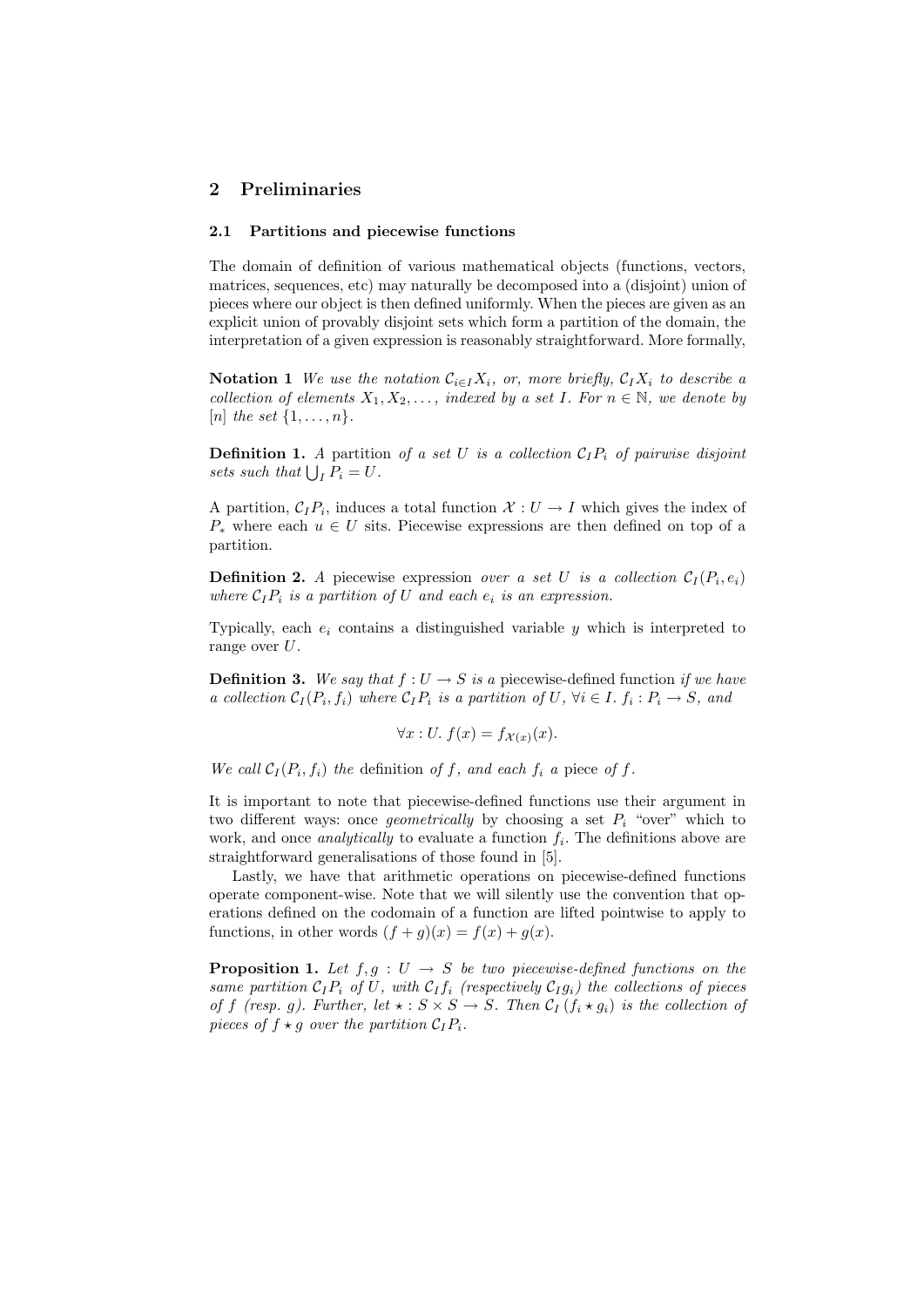Note how the partition is entirely untouched. This "separation of concerns" is what enables us to separate the issues of domain decompositions from arithmetic issues of piecewise-defined functions (and expressions).

To simplify our presentation, we introduce a domain restriction operation and a join combinator on (partial) functions, to allow us a more syntactic method of "building up" piecewise functions. These are quite similar to Kahl's table composition combinators [7].

**Definition 4.** The restriction  $f^A$  of a function f to a domain specified by a set A is

$$
f^{A}(x) \ ::= \begin{cases} f(x) & \text{if } x \in A \\ \bot & \text{otherwise} \end{cases}
$$

**Definition 5.** The join,  $f \oplus g$ , of two (partial) functions f and g, is defined as

$$
(f \oplus g)(x) \ ::= \begin{cases} f(x) & \text{if } f(x) \text{ is defined and } g(x) \text{ is undefined} \\ g(x) & \text{if } g(x) \text{ is defined and } f(x) \text{ is undefined} \\ \bot & \text{otherwise} \end{cases}
$$

This allows us to rewrite a piecewise-defined function f defined by  $C_I(P_i, f_i)$ , in terms of its pieces as

$$
f = f_1^{P_1} \oplus f_2^{P_2} \oplus \ldots \oplus f_n^{P_n}
$$

.

But our goal is to work with piecewise-defined functions where we have a symbolic partition. We need some new tools for this, which we will develop in the next two sections.

#### 2.2 Hybrid Sets

We consider an extension of multisets, in which elements can occur multiple times, to *hybrid sets*, where the multiplicity of an element in a hybrid set can range over all of  $\mathbb{Z}$ , instead of just  $\mathbb{N}_0$ . Thus a hybrid set, over an underlying set U, is a mapping  $U \to \mathbb{Z}$ , i.e., it is an element of  $\mathbb{Z}^U$ . We use the following definition, adapted from [9]:

**Definition 6.** Given a universe U, any function  $H: U \to \mathbb{Z}$  is called a hybrid set.

We can immediately define some useful vocabulary for working with hybrid sets.

**Definition 7.** The value of  $H(x)$  is said to be the multiplicity of the element x. If  $H(x) \neq 0$ , we say that x is a member of H and write  $x \in H$ ; otherwise, we write  $x \notin H$ . The support of a hybrid set is the (non-hybrid) subset S of U where  $s \in S \iff s \in H$ ; we will denote the support of H by supp H. We (re)use  $\emptyset$  to (also) denote the empty hybrid set, i.e. the hybrid set for whom all elements have multiplicity 0.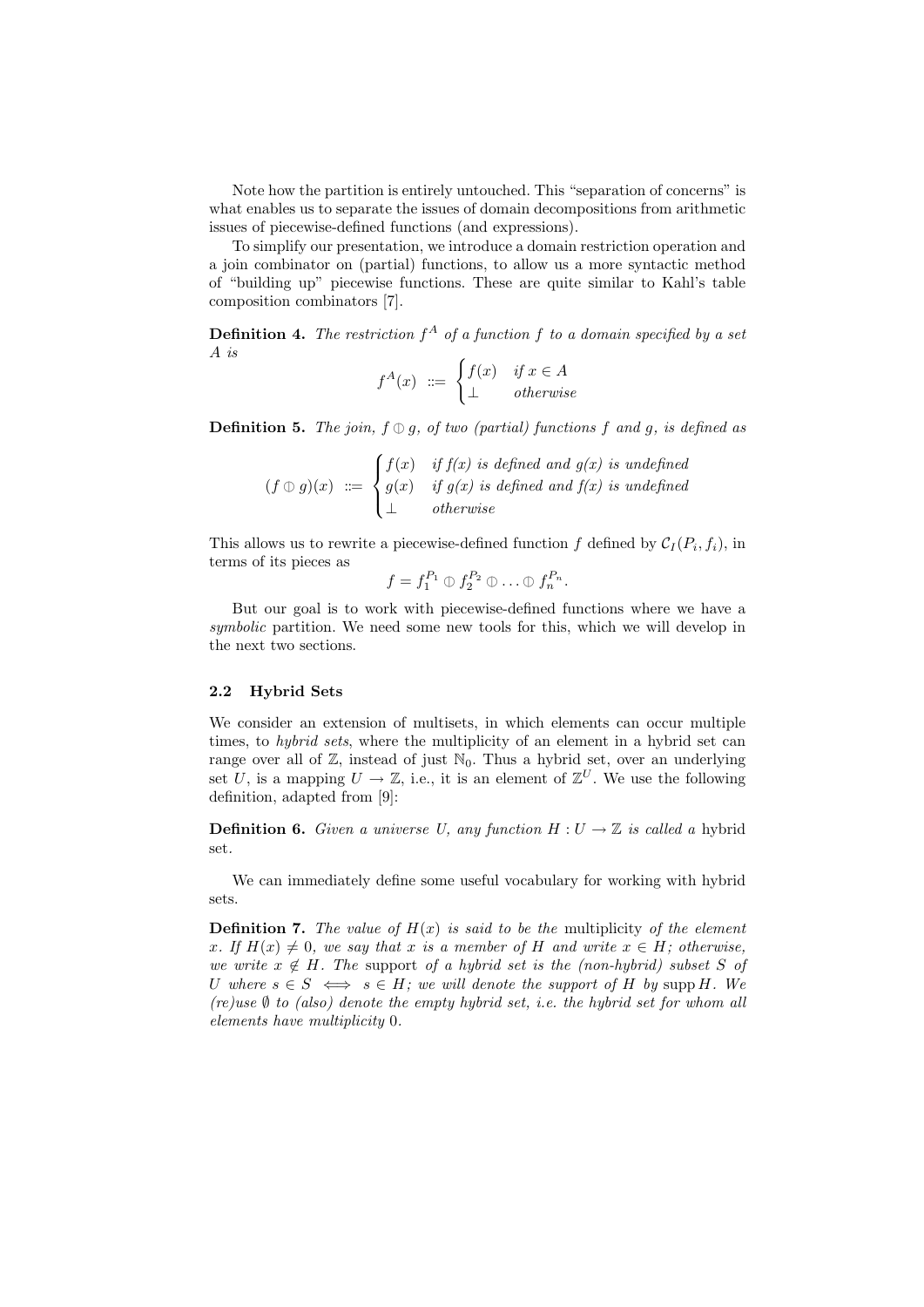**Notation 2** We use the notation  $\{x_1^{m_1}, x_2^{m_2}, ...\}$  to describe the hybrid set containing elements  $x_1$  with multiplicity  $m_1$ ,  $x_2$  with multiplicity  $m_2$ , etc. While our notation allows writing hybrid sets with multiple copies of the same element with different multiplicities, these denote the same hybrid set as that denoted by the normalised form with one copy of each element with a multiplicity which is the sum of the multiplicities of the copies of that element in the non-normalised form. Thus  $\{|a^2, b^1, a^{-3}, b^4|\} = \{|a^{-1}, b^5|\}.$ 

Set unions are usually defined by the boolean algebra structure (and more specifically, via ∨) of the membership relation. For hybrid set, this is replaced by arithmetic over Z.

**Definition 8.** We define the sum,  $A \oplus B$  of two hybrid sets A and B over a universe U, to be their pointwise sum. That is  $(A \oplus B)(x) = A(x) + B(x)$  for all  $x \in U$ . We similarly define their difference,  $A \ominus B$  to be their pointwise difference, and their product,  $A \otimes B$  to be their pointwise product. Let  $\ominus B$  denote  $\emptyset \ominus B$ .

In other words, we do not use operations  $A\cup B$ ,  $A\cap B$  and  $A\setminus B$  for hybrid sets, but just  $\oplus$ ,  $\ominus$  and  $\otimes$ . We can easily establish some identities such as  $(A \oplus B) \ominus A =$  $B, A \ominus A = \emptyset$  and  $A \oplus (\ominus B) = A \ominus B$  as these follow directly from  $\mathbb{Z}$ .

Putting all of this together, we get:

**Proposition 2.**  $\mathbb{Z}^U$  is a  $\mathbb{Z}\text{-}module$ .

*Proof.* The abelian group structure is given by  $(\mathbb{Z}^U, \oplus, \ominus, \emptyset)$ , and  $\mathbb Z$  acts on hybrid sets by  $nH = u \mapsto n \cdot H(u)$ .

We need two more technical definitions, which will be useful later.

**Definition 9.** We say that two hybrid sets A and B are disjoint if  $A \otimes B = \emptyset$ .

**Definition 10.** We call a hybrid set reducible if all its members have multiplicity 1. We define a reduction function,  $\mathcal{R}(\cdot)$ , on reducible hybrid sets that returns the (normal) set of members of the hybrid set.

We should note that these hybrid sets (sometimes also called generalised sets) have been studied before. Hailperin [6] makes the case that Boole [3] actually started from hybrid sets for his algebraization of logic, but restricted himself to nilpotent solutions of the resulting equations, which then correspond closely to our modern notion of Boolean algebra. Whitney wrote two nice papers [13, 14] taking up the theme of algebraising logic via characteristic functions. He does allow arbitrary multiplicities, and derives some nice normal forms for certain kinds of partitions, in a way foreshadowing some of our own results (see §3.2 and §4). Blizard [1] focuses on multisets (disallowing negative multiplicities) but has an extensive bibliography of related works, several of which being on (mechanised) theorem proving; he then formalised sets with negative membership in [2]. Blizard concentrates on concepts of union and intersection which closely resemble those of normal set theory, although he does also define the sum union (but not other related concepts). Burgin [4] lists several more works on hybrid sets, some reaching back to the early middle ages. Syropoulos [12] gives a very readable introduction to both multisets and hybrid sets.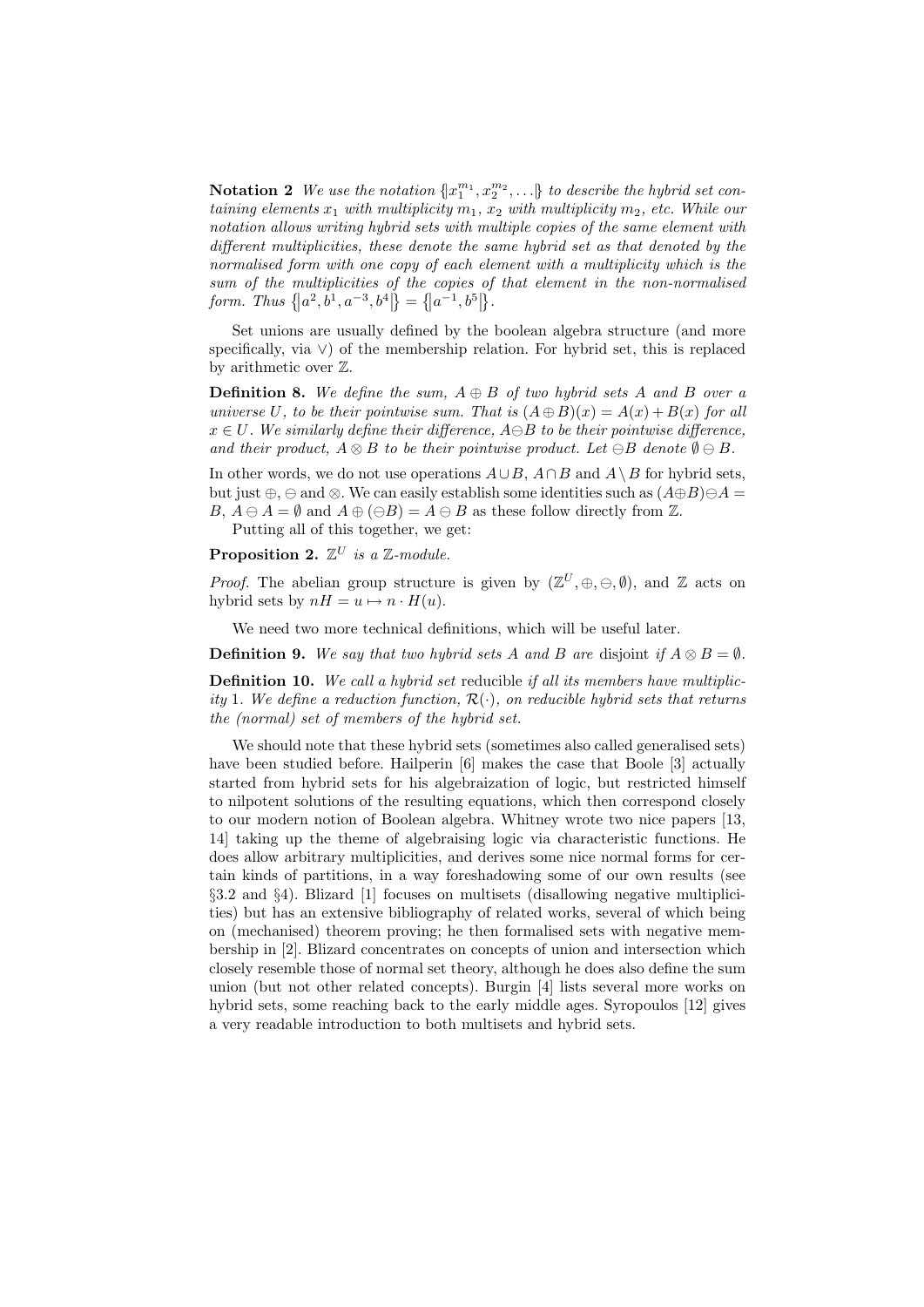#### 3 Generalisations

We now revisit a few basic mathematical constructs and show how they may be modified to work with hybrid sets. This will provide the machinery that we need for symbolic domain decomposition. First, we will examine the notion of a hybrid function on a domain. We then show how sets and hybrid sets may be decomposed using a notion of generalised partitions — an extension of partitions to the hybrid set case. We then address the practical issue of how to make two hybrid partitions compatible by constructing a common refinement. Finally, when working with functions defined over hybrid partitions, we need some way to compute values. Over any given point in the domain, we need to know which functions must be evaluated in computing the final value, which is rather complex for hybrid functions over generalised partitions. For this task, we introduce the notion of pseudo-functions. When expressions on generalised partitions are evaluated, these pseudo-functions avoid evaluating at places where the functions are undefined or where the values are not needed. This allows us to deal with the cases, as in equation (1), where component functions are not defined on some parts of the domain decomposition but any application of the function in those places would anyway have multiplicity zero  $(i.e.$  not be used).

#### 3.1 Functions of hybrid domain

It turns out that a useful definition of a "function" involving hybrid sets is not entirely straightforward. Defining its graph is easiest. The underlying intuition is that we capture the restriction of a function to a domain through the multiplicities of the elements of the function graph in a hybrid set. The hybrid set of a single element of the function graph for element  $x$  in  $U$  is of the form  $\{|(x, f(x))^{1}|\}$ . Therefore the scalar multiplication of that set by the multiplicity of  $x$  in  $A$  will impose the appropriate restriction. We use our function restriction notation of Def. (4) only for this hybrid version of function restriction henceforth.

**Definition 11.** Let A be a hybrid set over U,  $B \subseteq U$ , S a set and  $f : B \to S$  a (total-on-B) function. A hybrid function  $f^A: U \times S \to \mathbb{Z}$  is defined by

$$
f^{A} = \bigoplus_{x \in B} A(x) \{ |(x, f(x))^{1}| \}
$$

Note how the hybrid set Z-module structure automatically takes care of restricting the sum over the support of A. Caution: some hybrid sets do not form a hybrid function (for example  $\{[(1,1)^1,(1,2)^1]\}$  is not a hybrid function).

Our definitions work just as well with partial functions as with total functions. But if for a hybrid function  $f^F$ , f is undefined at some point in the support of  $F, f<sup>F</sup>$  will not be defined at that point either. So, without loss of generality, we can always restrict  $F$  to where  $f$  is defined. For the remainder of this paper, we shall assume this, i.e. whenever we write a hybrid function  $f^F$ , f is total over supp  $F$ .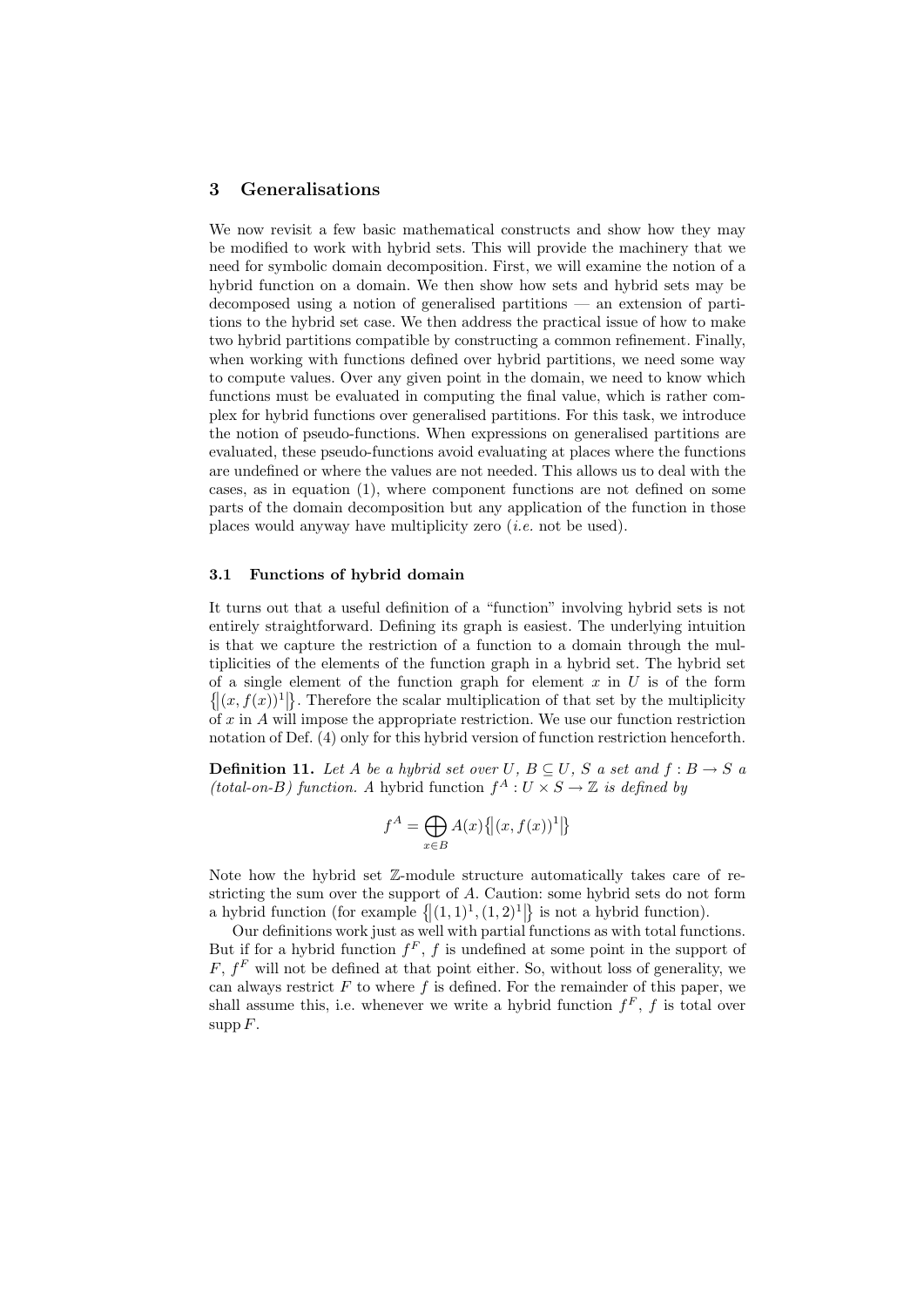**Definition 12.** We call a hybrid function  $f^H$  reducible if the hybrid set H is reducible. We extend  $\mathcal{R}(\cdot)$  in this case by

$$
\mathcal{R}(f^H)(x) = \begin{cases} f(x) & \text{if } H(x) = 1\\ \perp & \text{if } H(x) = 0 \end{cases}
$$

We can generalise the join combinator to hybrid sets. This definition is quite central to "making things work".

**Definition 13.** The join,  $f^F \oplus g^G$ , of two hybrid functions  $f^F$  and  $g^G$  (with codomain B), gives a hybrid relation, a subset of  $U \times B \times \mathbb{Z}$  given by

$$
f^F \oplus g^G \ \ \mathrel{\mathop:}= \ f^F \oplus g^G
$$

This is a rather "dangerous" definition, as it moves us from the land of functions to that of relations. In other words, it is quite possible that  $f^F \oplus g^G$  restricted to  $U \times B$  is no longer the graph of a function, but the graph of a relation. But this  $U \times B$  is no longer the graph of a function, but the graph of a relation. But this extra generality will be quite useful for us, although we will have to prove that in the cases which interest us, the resulting hybrid relations are in fact (reducible) hybrid functions.

**Theorem 1.** Let A, B be hybrid sets over U, S an arbitrary set, and  $f: U \to S$ a total function. Then

- 1.  $\mathcal{R}(f^{\emptyset})$  is the empty function,
- 2.  $f^A \oplus f^A = f^{2A}$ <br>2.  $f^A \oplus f^B = f^{2A}$
- 3.  $f^A \oplus f^B = f^{A \oplus B}$ , and thus a hybrid function,<br> $f^A \oplus f^B = f^{A \oplus B}$ , and thus a hybrid function, then the
- 4. For  $g: U \to S$  another total function, then  $f^A \oplus g^B = (f \oplus g)^{A \oplus B}$  if and contain if  $A \oplus B = \emptyset$  (where  $f \oplus g$  is the join of reqular functions) only if  $A \oplus B = \emptyset$  (where  $f \oplus g$  is the join of regular functions).
- 5. Let  $H_1, H_2$  be hybrid sets, with supp  $H_1$  and supp  $H_2$  disjoint,  $f_1$ : supp  $H_1 \rightarrow$ S and  $f_2$ : supp  $H_2 \to S$ , then  $f_1^{H_1} \oplus f_2^{H_2} = (f_1 \oplus f_2)^{H_1 \oplus H_2}$

The proofs are omitted, and follow straightforwardly from the definitions. Note the strong dichotomy between (3) and (4), which comes from the fact that the non-hybrid  $\mathbb O$  is designed to work with functions defined over separate regions.

#### 3.2 Generalised Partitions

Theorem 1 tells us that some collections of hybrid sets are better than others. Being disjoint is much too strong a property. Nicely, for hybrid sets, partitions easily generalise in useful ways.

**Definition 14.** We define a generalised partition of a (hybrid) set,  $P$ , to be a finite collection of hybrid sets,  $C_{[n]}P_i$ , such that  $P_1 \oplus P_2 \oplus \ldots \oplus P_n = P$ 

All set partitions of a set are also generalised partitions. Conversely, a generalised partition of a reducible set is a set partition if and only if each generalised partition element is reducible.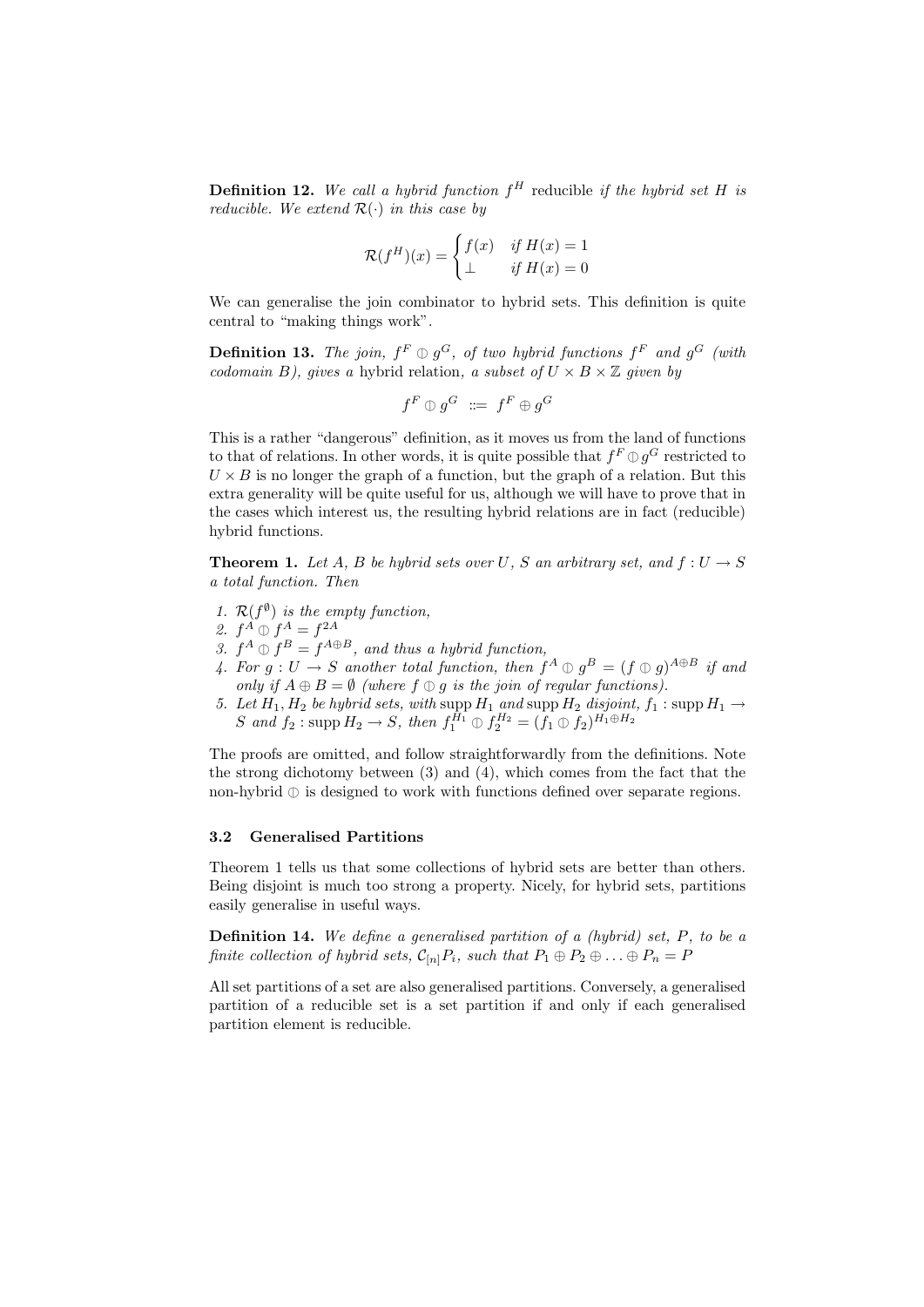Remark 1. We have lifted the *disjointness* condition on partitions. For something to be called a partition of  $P$ , it is necessary that the result be equal to  $P$ . Still,  $P$  belongs to a larger universe  $U$ , and a generalised partition's pieces range over U. As long as, in the end, all elements of  $U \setminus P$  have multiplicity 0, we get a generalised partition. In this way, we have also lifted the coverage condition.

**Proposition 3.** For any generalised partition  $C_{[n]}P_i$  of a hybrid set P over U, arbitrary set S, and any function  $f : \mathrm{supp} P \to S$ ,

$$
f^P = f^{P_1} \oplus f^{P_2} \oplus \ldots \oplus f^{P_n} = f^{P_1 \oplus P_2 \oplus \ldots \oplus P_n}
$$

is a hybrid function.

For brevity, we sometimes write  $f^P$  for either of the right-hand side expressions above. When we want to join different functions over a partition and still get a function, we have to be careful and ensure we are joining "compatible" functions.

**Definition 15.** Let  $P_1, P_2$  be a generalised partition of a hybrid set P over U, S an arbitrary set and  $f^{P_1}$  :  $P_1 \rightarrow S$ ,  $g^{P_2}$  :  $P_2 \rightarrow S$  hybrid functions. We say that  $P_1$ ,  $P_2$  is a compatible partition for f, g if  $f(x) = g(x)$  for all  $x \in$  $\mathrm{supp} P_1 \cap \mathrm{supp} P_2.$ 

**Theorem 2.** Using the same notation as above,  $f^{P_1} \oplus g^{P_2}$  is a hybrid function if and only if  $P_1$ ,  $P_2$  is a compatible partition for f. a. if and only if  $P_1, P_2$  is a compatible partition for f, g.

It is important to note that although  $\oplus$  is an associative, commutative operation, the notion of compatibility, while commutative, does not lift to a simple associative condition.

Remark 2. Some of our computations will purposefully use incompatible partitions. Note that

$$
(f^U \oplus g^U) \oplus g^{\ominus U} = f^U \oplus (g^U \oplus g^{\ominus U}) = f^U \oplus g^{\emptyset} = f^U
$$

but that  $f^U \oplus g^U$  is in general a hybrid relation, yet the final result is a hybrid<br>function whenever  $f^U$  is We will "design" our hybrid pertitions with this feature function whenever  $f^U$  is. We will "design" our hybrid partitions with this feature in mind.

#### 3.3 Refinement

To do arithmetic with hybrid functions, we first need the notion of a refinement and a common refinement. This is similar to the treatment of [5] for piecewise functions.

**Definition 16.** A refinement of a generalised partition  $C_1P_i$  of P is another generalised partition  $C_JQ_j$  (of another hybrid set Q not necessarily equal to P) such that for every  $i \in I$  there exists a sub-collection  $Q_{j_k}$  of  $Q_j$  such that  $P_i =$  $Q_{j_1} \oplus Q_{j_2} \oplus \ldots \oplus Q_{j_m}$ . A common refinement of a set of generalised partitions is a generalised partition that is simultaneously a refinement to every partition in the set.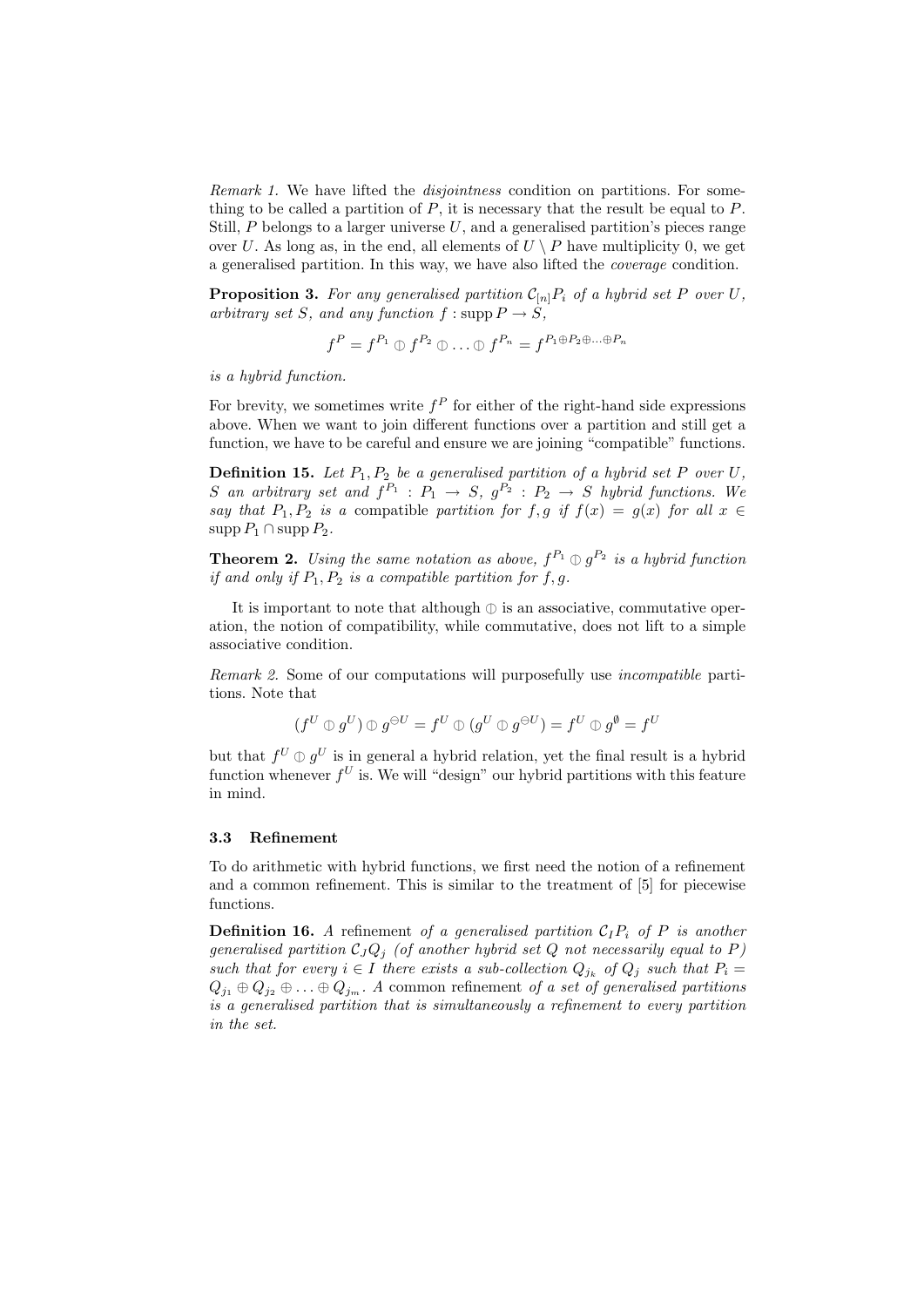A refinement in this sense may well seem "larger" than the original partition, as in the next example.

Example 1. Let the interval  $P = [0, 1]$ , seen as  $\{|P^1|\}$ , and  $I_1 = [-1, 0), I_2 =$  $(1, 2], I_3 = [-1, 2],$  then  $Q = \{ \left| I_1^{-1}, I_2^{-1}, I_3^1 \right| \}$  is a refinement of P.

Definition 17. A refinement is called strict if, for each generalised partition being refined, the support of the associated sub-collection is equal to the support of the generalised partition it refines.

Example 2.  $\{[(0,1]^1]\},\{[(1,2]^1]\},\{[(2,3]^1]\}$  is a common strict refinement of the two (trivial) hybrid partitions  $\{[(0,2]^1]\}$  and  $\{[(1,3]^1]\}$ .

#### 3.4 Pseudo-functions and pseudo-relations

As seen in the example above, a refinement may "spill over" the original domain, so that if we look at a hybrid function  $f^P$  where the underlying f is defined exactly on (the support of)  $P$ ,  $f^Q$  evaluated "pointwise" will not make sense. Nevertheless, we want  $f^P = f^Q$ . To achieve this, we apply the lambda-lifting trick already used in [5].

Definition 18. Using the same notation as in Def. 11, we define a pseudofunction  $\tilde{f}^A$  as

$$
\tilde{f}^A = \bigoplus_{x \in B} A(x) \big\{ \big| (x,f)^1 \big| \big\}
$$

*i.e.* as a member of  $U \times (U \rightarrow S) \rightarrow \mathbb{Z}$ . A pseudo-relation is defined similarly. The evaluation of a pseudo-function (resp. relation) is defined by mapping each point  $(x, f)^k$  to  $(x, f(x))^k$ .

The usefulness of pseudo-functions comes from the following property.

**Proposition 4.** For all refinements Q of the generalised partition P,  $\tilde{f}^P = \tilde{f}^Q$ .

In other words, even though the pieces of  $Q$  might "spill over", if we first "simplify"  $\tilde{f}^Q$  by performing  $\tilde{\bigoplus}_i Q_i$  to get P, we get a result  $\tilde{f}^P$  which can then be safely evaluated. We will elide the ~ to lighten the notation whenever this would not lead to confusion.

Another useful property of pseudo-functions is that in some cases we can simplify them, regardless of what the underlying function does.

# Proposition 5.  $\tilde{f}^P \oplus \tilde{g}^Q \oplus \tilde{g}^{\ominus Q} = \tilde{f}^P$

One of the chief advantages of pseudo-functions is that we can do some symbolic manipulations of expressions in terms of these functions as if they were defined on a much larger domain, as long as the eventual term we evaluate does not involve any of these "virtual" terms.

To aid in such computations, when we have pseudo-functions  $\tilde{f}^P$  and  $\tilde{g}^P$ , with  $f, q: \text{supp } P \to S$ , and some binary operation  $\star: S \times S \to S$ , we will allow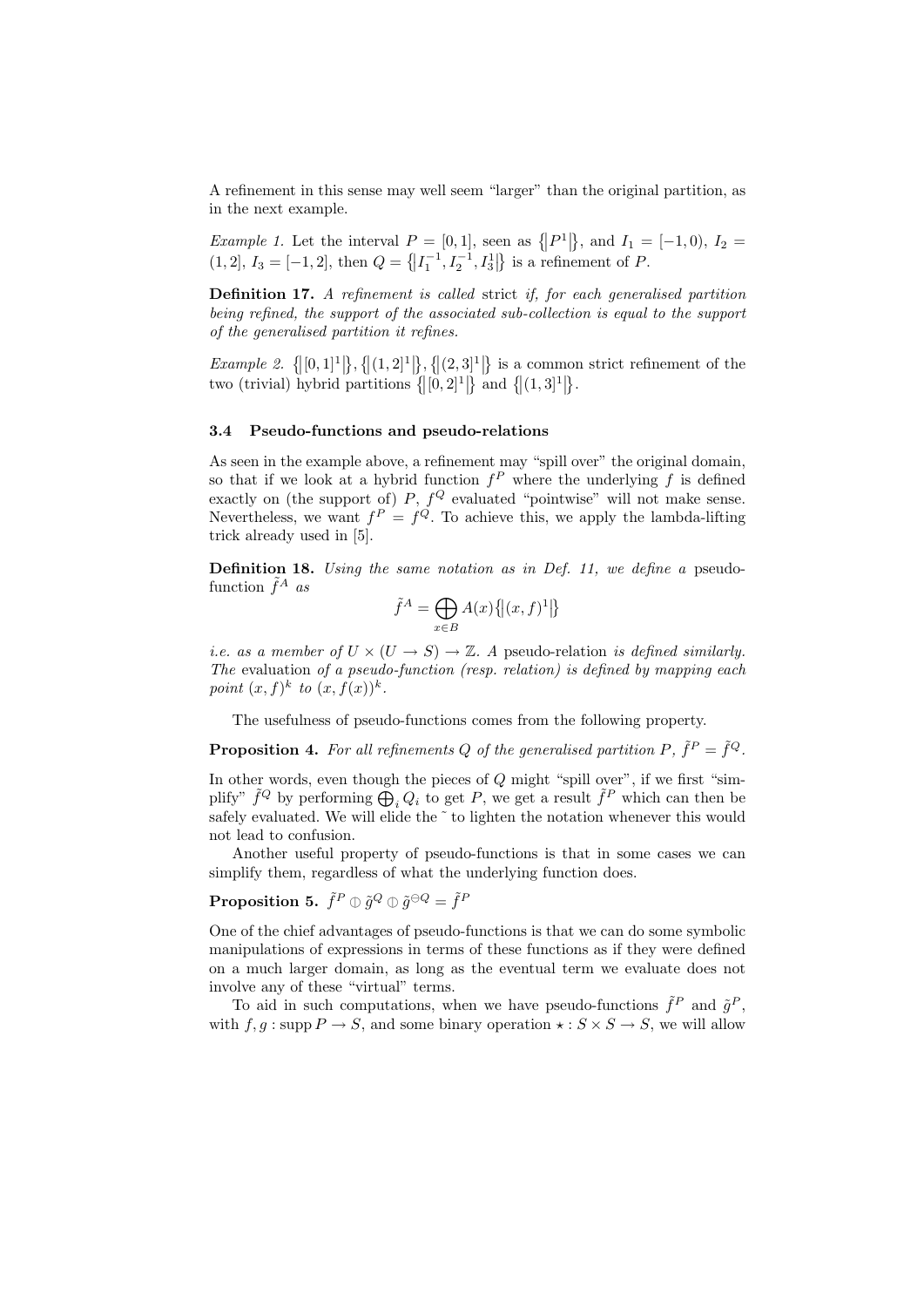ourselves to write expressions such as  $\tilde{f}^P \star \tilde{g}^P$  in the induced term algebra over pseudo-functions. As usual, we lift evaluation pointwise,  $(\tilde{f} \star \tilde{g})(x) = \tilde{f}(x) \star g(x)$ . Furthermore we say that  $\tilde{f} = \tilde{g}$  over a set supp P whenever  $\forall x \in \text{supp } P.f(x) =$  $g(x)$ . In other words, we use extensional equality for the intensional terms f and  $\tilde{q}$ . This means that properties like commutativity, associativity and having inverses lift to the term algebra. As an example, we have that

**Proposition 6.** If  $\star : S \times S \rightarrow S$  is associative and commutative then

$$
\tilde{g}^Q \star \tilde{f}^P \star \tilde{g}^{\ominus Q} = \tilde{f}^P
$$

## 4 Hybrid domain decomposition

We now have all the ideas necessary to decompose hybrid domains. An elegant consequence of the formalism is that it allows us to use linear algebra to construct the partitions that we require.

Let  $\mathcal{C}_{[n]}A_i$  and  $\mathcal{C}_{[m]}B_j$ , be generalised partitions of U. We want to find a generalised partition of U that is a common strict refinement of  $A_i$  and  $B_i$  and has minimal cardinality. The cardinality restriction is to minimise the number of terms required for a symbolic representation of the resulting domain decomposition. Thus we want to choose a minimal generalised partition,  $C_I P_i$  of U such that, in the  $\mathbb{Z}$ -module of hybrid sets and for some integers  $a_{i,j}, b_{i,j}$  we have  $\bigoplus_i P_i = U$  and  $\forall i: 1...n$ .  $\bigoplus_j a_{i,j} P_j = A_i$  and  $\forall j: 1...m$ .  $\bigoplus_i b_{i,j} P_i = B_j$ .

Since this forms a system of  $n + m + 1$  simultaneous equations, of which only  $n + m - 1$  can be independent, because A and B are, separately, partitions of U, we need that number of independent variables to solve the system. Thus the cardinality of the minimal partition is  $n + m - 1$  in the general case, and can only be smaller in specific cases if there are some extra dependencies among  $U, A_1, \ldots, A_{n-1}, B_1, \ldots, B_{m-1}.$ 

This result generalises to a decomposition of  $U$  into a minimal generalised partition that is a common strict refinement of r generalised partitions of cardinality  $n_1, \ldots, n_r$  respectively: The minimal partition required, assuming full independence of the individual domain partitions, has cardinality

$$
\left(\sum_{i=1}^r n_i\right) + 1 - r
$$

If all the individual partitions have the same cardinality,  $n$ , this reduces to  $r(n-1) + 1.$ 

We can automatically compute suitable minimal strict refinement partitions U as follows. If we remove the equations for  $A_n$  and  $B_m$  from the system of equations in order to get an independent set of simultaneous equations, we get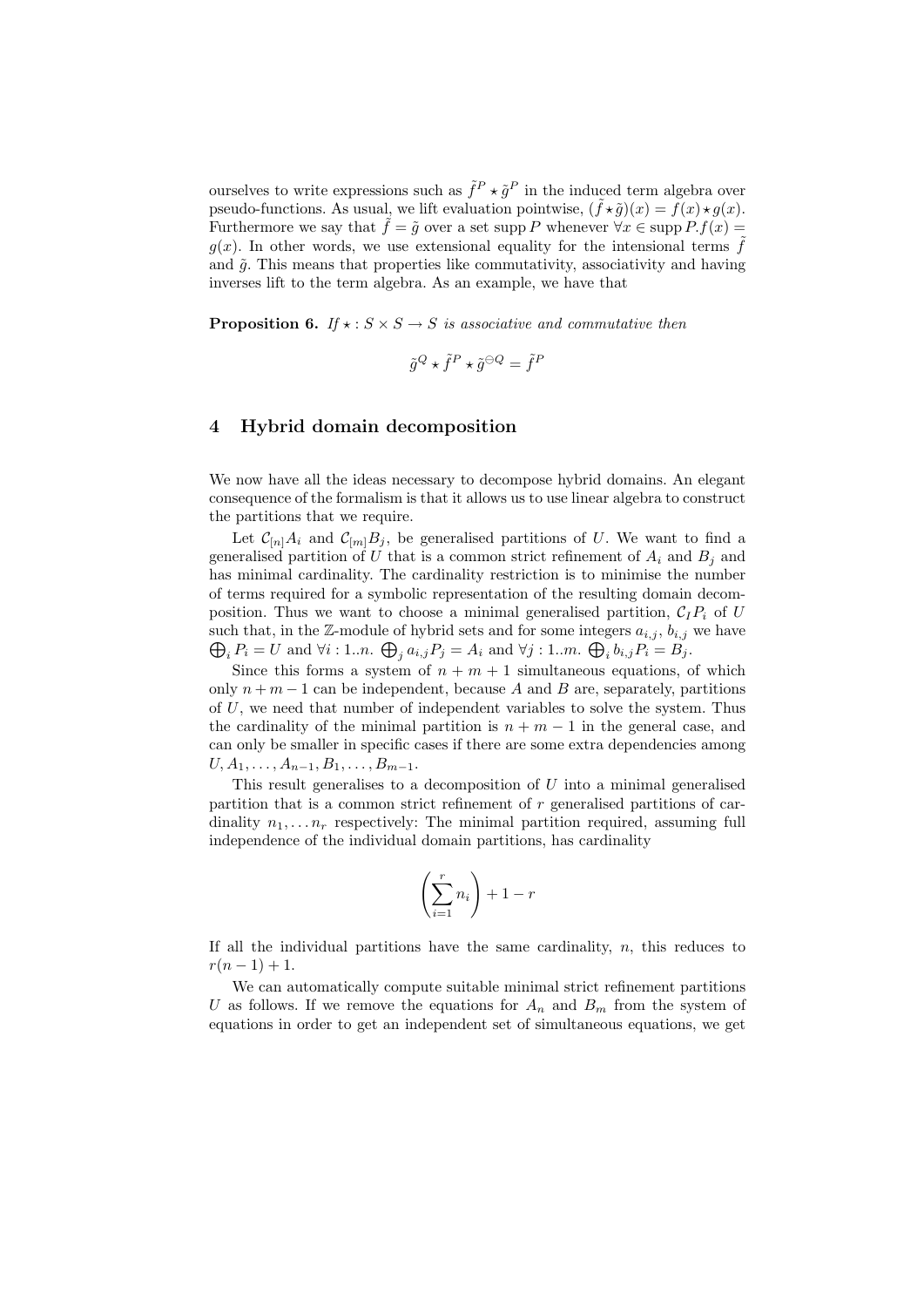$n + m - 1$  equations that can be written as a linear system in the Z-module:

$$
C \cdot \begin{pmatrix} P_1 \\ \vdots \\ P_{n+m-1} \end{pmatrix} = \begin{pmatrix} U \\ A_1 \\ \vdots \\ A_{n-1} \\ B_1 \\ \vdots \\ B_{m-1} \end{pmatrix} \quad \text{where } C = \begin{pmatrix} 1 & 1 & \dots & 1 \\ a_{1,1} & a_{1,2} & \dots & a_{1,n+m-1} \\ \vdots & & & \vdots \\ a_{n-1,1} & a_{n-1,2} & \dots & a_{n-1,n+m-1} \\ b_{1,1} & b_{1,2} & \dots & b_{1,n+m-1} \\ \vdots & & & \vdots \\ b_{m-1,1} & b_{m-1,2} & \dots & b_{m-1,n+m-1} \end{pmatrix}
$$

Note that  $C$  is an integer matrix. Further, the partition choice matrix,  $C$ , must be invertible and  $C^{-1}$  must be an integer matrix so that we obtain integral partitions of each domain piece with respect to our partition  $P$  of  $U$ . An integer matrix is invertible and has an integer matrix inverse if and only if it has a determinant of +1 or −1. Hence our problem of constructing an appropriate partition reduces to choosing an integer matrix of the form of C such that its determinant is  $\pm 1$ . Finally, note that this directly generalises to an arbitrary number of piecewise functions, each of an arbitrary number of pieces.

If we restrict ourselves to triangular matrices, we can choose  $C$  to be any integer triangular matrix (upper because the first row of  $C$  is all 1s) for which the product of the diagonal elements is 1. Again, a simple way to do this is to choose  $C$  to be all 1s along the top row, 1s along the diagonal and 0 everywhere else. Another possibility is all 1s in the whole upper triangle.

For example, two suitable choice matrices with their inverses are

$$
\begin{pmatrix} 1 & \dots & \dots & 1 \\ 0 & 1 & 0 & \dots & 0 \\ \vdots & \ddots & \ddots & \ddots & \vdots \\ \vdots & & \ddots & \ddots & 0 \\ 0 & \dots & \dots & 0 & 1 \end{pmatrix}^{-1} = \begin{pmatrix} 1 & -1 & \dots & \dots & -1 \\ 0 & 1 & 0 & \dots & 0 \\ \vdots & \ddots & \ddots & \ddots & \vdots \\ \vdots & & \ddots & \ddots & 0 \\ 0 & \dots & \dots & 0 & 1 \end{pmatrix} \quad \begin{pmatrix} 1 & \dots & \dots & 1 \\ 0 & \ddots & & \vdots \\ \vdots & \ddots & \ddots & \vdots \\ 0 & \dots & 0 & 1 \end{pmatrix}^{-1} = \begin{pmatrix} 1 & -1 & 0 & \dots & 0 \\ 0 & \ddots & \ddots & \ddots & \vdots \\ \vdots & \ddots & \ddots & \ddots & 0 \\ \vdots & & \ddots & \ddots & -1 \\ 0 & \dots & \dots & 0 & 1 \end{pmatrix}
$$

## 5 Applications

#### 5.1 Arithmetic on Piecewise Functions

We are now ready to generalise the arithmetic properties (see prop. 1) of hybrid functions and pseudo-functions.

**Proposition 7.** Let  $C_{[n]}P_i$  be a partition of P,  $f^P = f_1^{P_1} \oplus \ldots \oplus f_n^{P_n}$  and  $g^P =$ <br> $\begin{bmatrix} P_1 \oplus P_2 \end{bmatrix}$  $g_1^{P_1} \oplus \ldots \oplus g_n^{P_n}$  be two hybrid functions on  $P \to S$ . Let  $\star : (S \times S) \to S$ , then for all  $x \in \text{supp } P$ ,

$$
f^{P}(x) \star g^{P}(x) = (f_1(x) \star g_1(x))^{P_1} \oplus \ldots \oplus (f_n(x) \star g_n(x))^{P_n}.
$$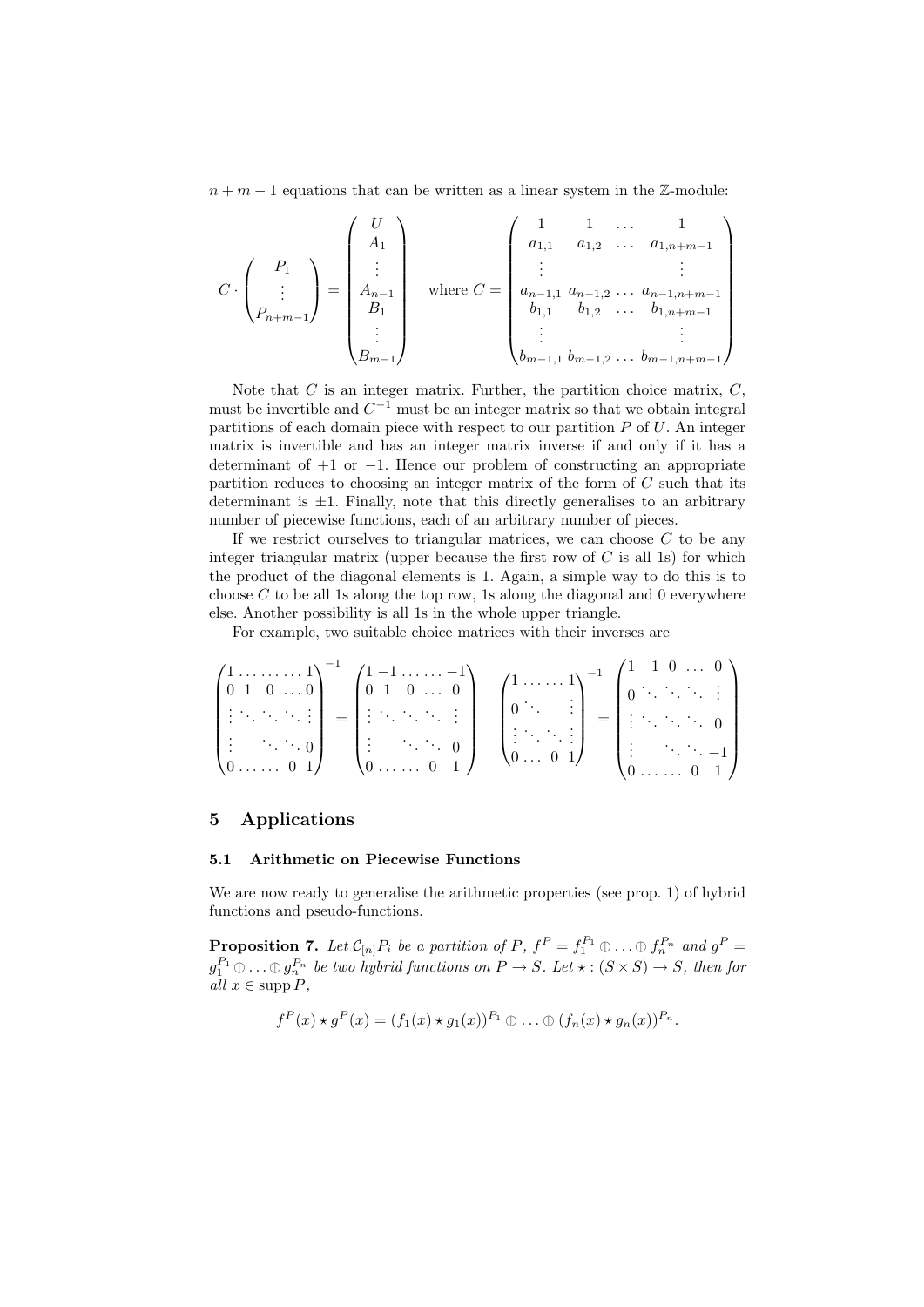Note how we can apply the above proposition to  $f^F \star g^G$ , by first restricting F and G to be over a common support (as  $x \star \bot = \bot \star y = \bot$ ), then taking a common *strict* refinement of (the restricted)  $F$  and  $G$ .

We would like to lift this strictness condition. We can almost do this with pseudo-functions – and with the help of a marked  $\mathbb{O}$ , we can.

**Definition 19.** We can mark a  $\oplus$  with a binary operation  $\star : S \times S \rightarrow S$ , denoted  $\mathbb{O}^{\star}$ . We define evaluation of  $\mathbb{O}^{\star}$  by

$$
(\tilde{f}^F \oplus^{\star} \tilde{g}^G)(x) = (F(x) + G(x)) \left\{ \left| (x, (\tilde{f} \star \tilde{g})(x))^1 \right| \right\}
$$

This operation clearly inherits properties of  $\star$  like commutativity, associativity and invertibility. Unlike  $\mathbb{D}$ ,  $\mathbb{D}^*$  will always result in a (pseudo) function.

**Proposition 8.** Let  $P_* = C_{[n]}P_i$  be a partition of P,  $Q_* = C_{[m]}Q_j$  another partition of P, and  $R_* = C_K R_k$  a common refinement of  $P_*$  and  $Q_*$ . Let  $\tilde{f}^P =$  $\tilde{f}_1^{P_1} \oplus \ldots \oplus \tilde{f}_n^{P_n}$  and  $\tilde{g}^P = g_1^{Q_1} \oplus \ldots \oplus g_n^{Q_m}$  be two pseudo functions with codomain  $S$ , Let  $\oplus S$   $(S \times S) \rightarrow S$ , he associative and commutative, then  $\oplus$  distributes ever S. Let  $\star : (S \times S) \rightarrow S$ , be associative and commutative, then  $\star$  distributes over the partition  $R_*$  in terms of  $\mathbb{O}^*$ . By the results of section 4, we can always choose  $R_*$  to be  $R_*$  to be

$$
P_1 \oplus \ldots \oplus P_{n-1} \oplus Q_1 \oplus \ldots \oplus Q_{m-1} \oplus (U \ominus (P_1 \oplus \ldots \oplus P_{n-1} \oplus Q_1 \oplus \ldots \oplus Q_{m-1}))
$$

*Example 3.* Let  $A_1 = [0, a), A_2 = [0, 1] \setminus A_1, B_1 = [0, b), B_2 = [0, 1] \setminus B_1$ , all seen as hybrid sets. Let

$$
f(x) = \begin{cases} 2 & 0 \le x < a \\ 0 & a \le x < 1 \end{cases} \qquad \text{and} \qquad g(x) = \begin{cases} 5 & 0 \le x < b \\ 7 & b \le x < 1 \end{cases}
$$

We choose the hybrid (symbolic!) partition  $A_1, B_1 \oplus A_1, B_2$ , which simultaneously refines both. Then after a few computations we get

$$
f * g = \left\{ \left[ 2 * 5 \right] \right\}^{A_1} \oplus^* \left\{ \left[ 2 * 5 \right] \right\}^{B_1 \ominus A_1} \oplus^* \left\{ \left[ 0 * 7 \right] \right\}^{B_2}
$$
 (2)

regardless of whether  $a < b$  or  $a \geq b$ ; in fact either (or both) could be outside of [0, 1) and the result, interpreted as a hybrid function, are still correct. Moving from one choice of partition to another is done by undoing the distribution, performing the change of partition, and using commutativity and associativity to regroup like terms. Note that we should have written 2 $*5$  as  $(x \mapsto 2)*(x \mapsto 5)$ , but we chose the above for greater clarity.

It should be very clear that expressions such as equation 2 are a formal representation of a piecewise function, and need to be interpreted properly in each context.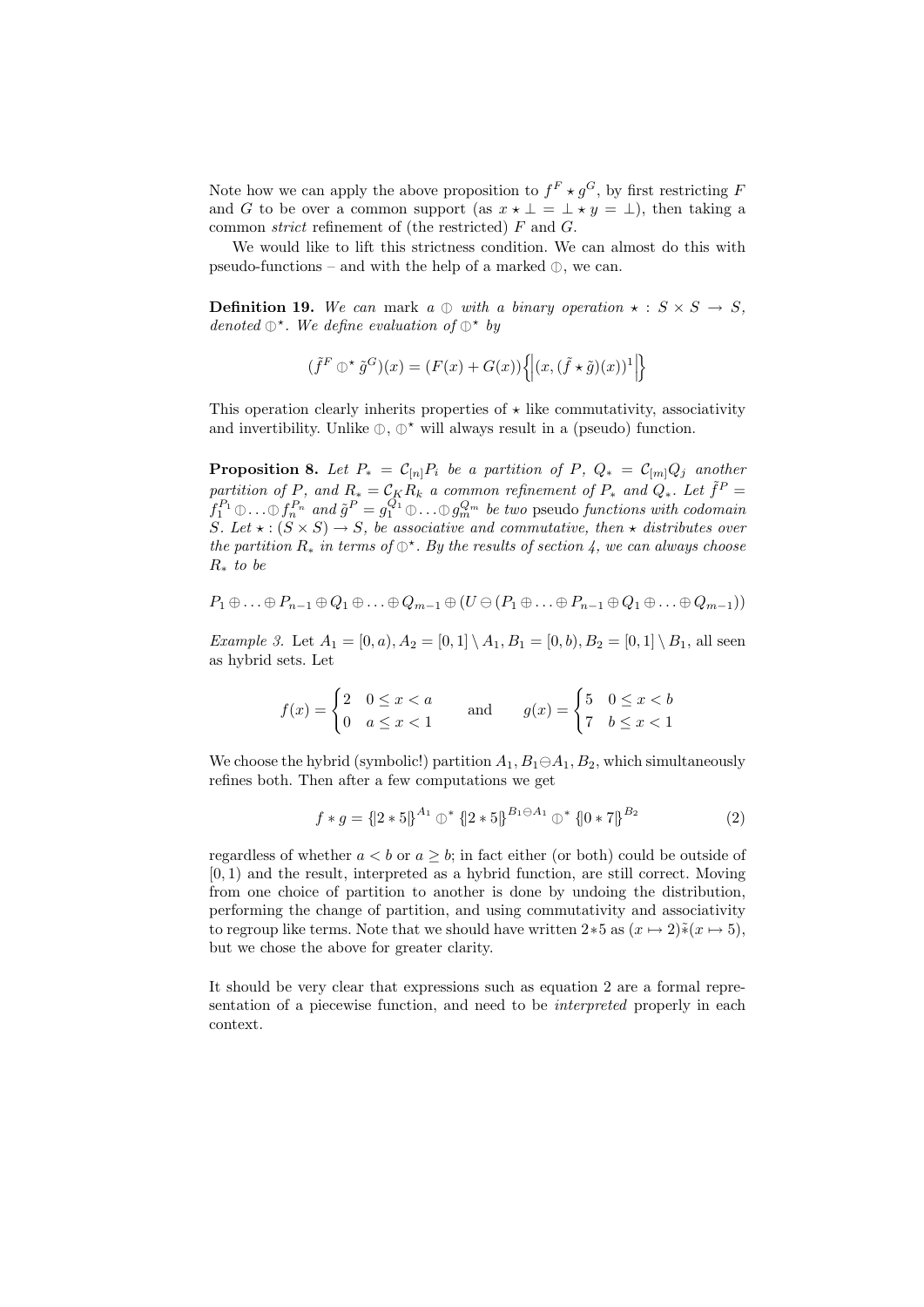#### 5.2 Identities for invertible operators

When the binary operation we use is invertible, we can perform the operations at any time, as operands may later be removed from a cumulative result by applying their inverses. This may lead to considerable efficiency improvements; even though values and their inverses are cancelled in the calculation (leading to no net effect) this may be more efficient than retaining an "un-evaluable" expression as a pseudo-function.

**Proposition 9.** Let  $f^P$  be a hybrid function over S where  $(S, \star)$  has the structure of an Abelian group (where we will use e for the unit and − for the inverse), then for all  $x \in \text{supp } P$ ,

$$
(f^{P} \star f^{-P})(x) = (f^{P} \star (-f)^{P})(x) = P(x) \{ |(x, e)^{1}| \}
$$

where  $-f$  denotes  $x \mapsto -f(x)$ .

Both equalities follow readily from the definitions.

## 5.3 Identities for linear operators

**Definition 20.** For a linear operator L, and  $f^P$  a hybrid function,

$$
L(f^{P}) ::= L(x \mapsto P(x) \cdot f(x))
$$

Note  $L(f^P)$  may not be defined even when  $L(f)$  is. If the multiplicity function  $P(x)$  is uniformly bounded, then it will exist.

**Proposition 10.** Let  $f^P$  be a hybrid function,  $\mathcal{C}_{[n]}P_i$  a partition of P such that each  $P_i(x)$  is uniformly bounded, then

$$
L(f^P) = \sum_{i=1}^n L(f^{P_i})
$$

The above is the fundamental reason why, under Karr's definition, the summation identities of the introduction hold.

**Corollary 1.** For all total functions  $f : \mathbb{Z} \to G$  with G an Abelian group, and all  $\ell, m, n \in \mathbb{Z}$ ,

$$
\sum_{\ell \leqslant i < n} f(i) = \sum_{\ell \leqslant i < m} f(i) + \sum_{m \leqslant i < n} f(i).
$$

#### 6 Examples

We present two examples of the application of hybrid functions to symbolic computation problems. The first example is concerned with the arithmetic of symbolic matrices, the second presents the idea of merging symbolic spline functions.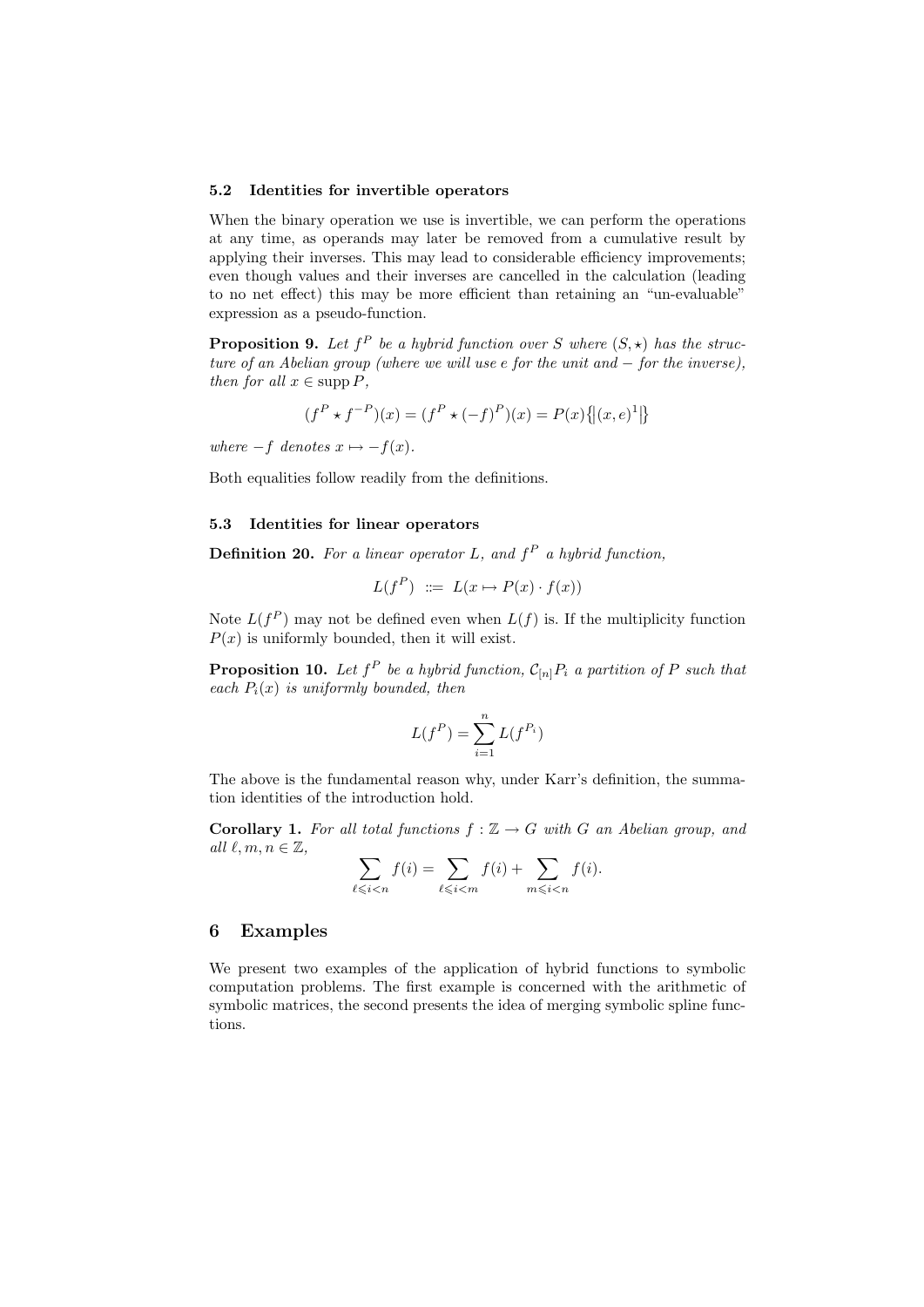#### 6.1 Matrix Addition

Earlier work [10, 11] introduced The idea of support functions has been introduced previously to represent symbolic matrices — matrices given in terms of symbolic regions with underspecified elements and symbolic dimensions — and defined arithmetic operations between them. The paper [10] presented a support function based on half-plane constraints that enables full arithmetic, but that suffered from a combinatorial explosion in the number of terms needed to express sum or product matrices. The paper [11] moved to a support function based on interval addition that automatically dealt with cancellation for negative intervals. While this avoided the combinatorial explosion, the approach was restricted to certain types of regions and could not be easily generalised to matrix multiplication. Hybrid functions and generalised partitions solve both of these problems simultaneously. We demonstrate this with the example of matrix addition of two  $2 \times 2$  symbolic block matrices. Let

$$
M_1 = \begin{pmatrix} A_1 & B_1 \\ C_1 & D_1 \end{pmatrix}, \qquad M_2 = \begin{pmatrix} A_2 & B_2 \\ C_2 & D_2 \end{pmatrix}
$$

where  $M_1$  and  $M_2$  are  $n \times m$  matrices,  $A_1$  and  $A_2$  are of dimensions  $h_1 \times k_1$  and  $h_2 \times k_2$  respectively,  $n, m, h_1, h_2, k_1, k_2 \in \mathbb{N}_0$ .

Let  $U = \{(i, j) \mid 1 \leq i \leq n \land 1 \leq j \leq m\}$  be the set of all cell points in the matrices. We define the region occupied by a matrix block similarly, and refer both to a matrix block and to the region it occupies by the same name, relying on context to distinguish them. We can thus write

$$
M_1 = A_1^{A_1} \oplus B_1^{B_1} \oplus C_1^{C_1} \oplus D_1^{D_1}, \qquad M_2 = A_2^{A_2} \oplus B_2^{B_2} \oplus C_2^{C_2} \oplus D_2^{D_2} \qquad (3)
$$

To calculate  $M_1 + M_2$  we: (1) Choose a suitable generalised partition  $P_*$  of U.  $(2)$  Rewrite each block of each matrix into terms restricted to the chosen partition. (3) Substitute into the expressions for the matrices. (4) Add the two matrices region-wise.

As established in the section 4, the maximal number of partitions required in our case is  $4 + 4 - 1 = 7$ . We therefore choose 6 independent regions to be  $A_1, B_1, C_1, A_2, B_2, C_2$  and obtain the seventh,  $P_1$ , by subtracting all other regions from the universe  $U$ ,

$$
P_1 = U \ominus (A_1 \oplus B_1 \oplus C_1 \oplus A_2 \oplus B_2 \oplus C_2). \tag{4}
$$

We can then express regions  $D_1$  and  $D_2$  in terms of  $P_1: D_1 = U \ominus (A_1 \oplus B_1 \oplus C_1)$  $P_1 \oplus A_2 \oplus B_2 \oplus C_2$ , and  $D_2 = P_1 \oplus A_1 \oplus B_1 \oplus C_1$ .

Rewriting  $M_1, M_2$  from Eq. (3), we get:

$$
M_1 = A_1^{A_1} \oplus B_1^{B_1} \oplus C_1^{C_1} \oplus D_1^{P_1 \oplus A_2 \oplus B_2 \oplus C_2}
$$
  
=  $D_1^{P_1} \oplus A_1^{A_1} \oplus B_1^{B_1} \oplus C_1^{C_1} \oplus D_1^{A_2} \oplus D_1^{B_2} \oplus D_1^{C_2}$   

$$
M_2 = D_2^{P_1} \oplus D_2^{A_1} \oplus D_2^{B_1} \oplus D_2^{C_1} \oplus A_2^{A_2} \oplus B_2^{B_2} \oplus C_2^{C_2}
$$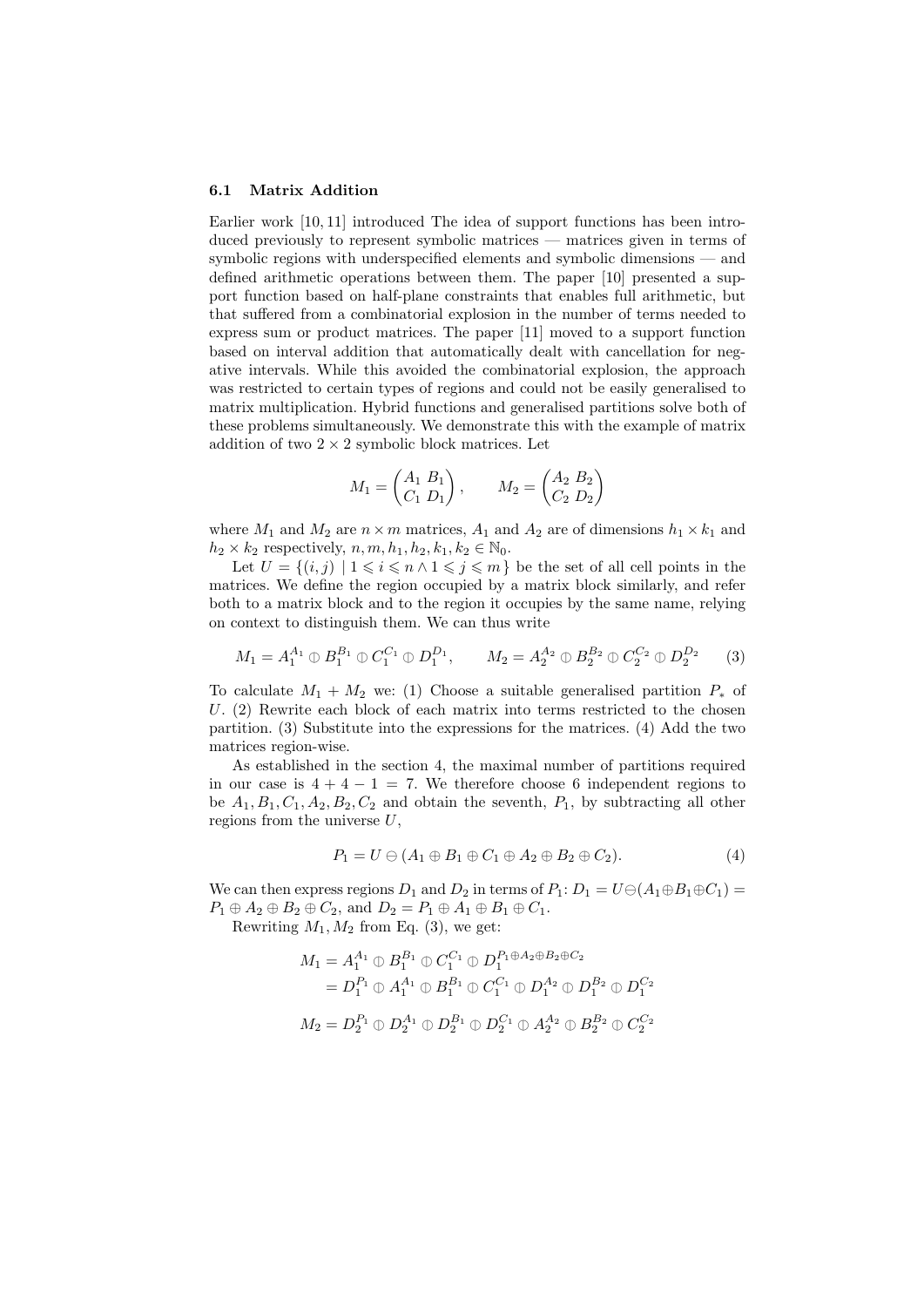This lets us express the sum of the two matrices as the following pseudo-function:

$$
M_1 + M_2 = (D_1 + D_2)^{P_1} \oplus^+ (A_1 + D_2)^{A_1} \oplus^+ (B_1 + D_2)^{B_1} \oplus^+ (C_1 + D_2)^{C_1}
$$
  

$$
\oplus^+ (D_1 + A_2)^{A_2} \oplus^+ (D_1 + B_2)^{B_2} \oplus^+ (D_1 + C_2)^{C_2} (5)
$$

Observe that the seven terms of the hybrid function fully capture the result of the matrix addition independent of the order of the symbolic dimensions  $h_1, h_2, k_1, k_2$ of the original blocks. We demonstrate this by evaluating the function for a couple of concrete points in the sum matrix.

First let  $h_1 < h_2$  and choose a concrete value of a cell  $(i, j)$  where  $h_1 < i \leq h_2$ and  $1 \leq j \leq k_1, k_2$ . The point should therefore be in a region composed of elements from  $B_1$  and  $A_2$ . Instantiating the multiplicities in equation (5) verifies this. Observe that indeed the only regions with multiplicity 1 are  $B_1 =$  $\{(i,j) \mid h_1 \leq i \leq n \land 1 \leq j \leq k_1\}$  and  $A_2 = \{(i,j) \mid 1 \leq i \leq h_2 \land 1 \leq j \leq k_2\}$ whereas the multiplicities for  $A_1, B_2, C_1, C_2$  are all 0. Furthermore, we can compute the multiplicity for  $P_1$  using equation (4). Since the multiplicity of the universe  $U$  is always  $1$  — every element is in this partition — we get  $1 - (0 + 1 + 0 + 1 + 0 + 0) = -1$ . This then yields the computation below, which confirms that our element is indeed in the anticipated region (where we write region-wise sets  $\{|(D_1 + D_2)^{-1}|\}$  as  $(D_1 + D_2)^{-1}$  to alleviate notation)

$$
(D_1 + D_2)^{-1} \oplus^{+} (B_1 + D_2)^{1} \oplus^{+} (D_1 + A_2)^{1} = B_1^{1} \oplus^{+} A_2^{1} = B_1 + A_2
$$

Now assume that the order of the symbolic dimensions for blocks  $A_1, A_2$  is reversed and we have  $h_2 < h_1$ . If we now compute the value of a cell with  $(i, j)$ with  $h_2 < i \leq h_1$  and  $1 \leq j < k_1, k_2$ , we get 0 multiplicity for regions  $B_1, A_2$ , but instead multiplicity 1 for  $A_1, B_2$ . Again the multiplicity for  $P_1$  is  $-1$  and equation (5) will yield that our cell is in the  $A_1 + B_2$  region.

As a final example we compute cell  $(i, j)$  with  $h_1, h_2 < i \leq n$  and  $k_1, k_2 < i$  $j \leq m$ , which is a point from  $D_1$  and  $D_2$ . This time equation (5) simplifies even more quickly, as the multiplicities for  $A_1, A_2, B_1, B_2, C_1, C_2$  are all 0 and we only have to consider the multiplicity for  $P_1$  which is 1 with the same considerations as above, yielding  $D_1 + D_2$  as the only term that does not vanish.

## 6.2 Symbolic Spline Interpolation

Numerical computation and manipulation of splines is well understood. Here we show how hybrid domain decomposition can be used to support the previously unexplored symbolic manipulation of splines.

Let  $a = x_0 < x_1 < \cdots < x_{n-1} < x_n = b$  be a partition of the interval  $[a, b] \subset$ R. We call the  $x_i$  knots and assume that for each knot we have a corresponding value  $y_i$ . Then we can define a spline function S over [a, b] piecewise as

$$
S(x) = \begin{cases} S_0(x) & x \in [x_0, x_1] \\ \vdots & \vdots \\ S_{n-1}(x) & x \in [x_{n-1}, x_n] \end{cases}
$$
(6)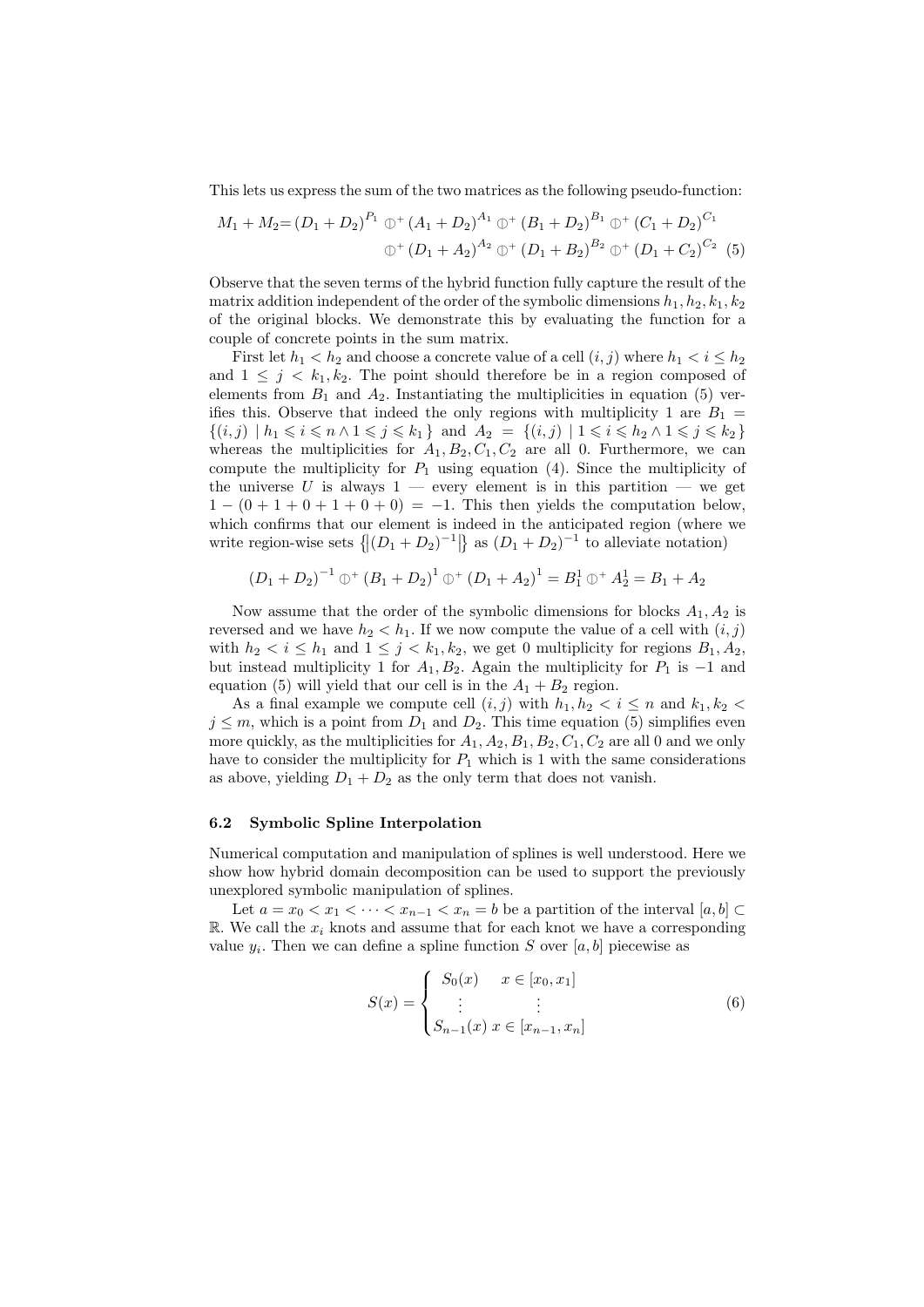While spline interpolation is traditionally defined for numerical values of the  $x_i, y_i$  pairs, we will now define a symbolic spline function. Let  $a = c_0 < c_1 < \cdots <$  $c_{n-1} < c_n = b$  be symbolic or "abstract" knots with associated symbolic values  $d_0, d_1, \ldots, d_n$ , where a  $d_i$  is generally given as a function in  $c_i$ . We define spline segments  $S_{c_i,c_{i+1}}(x)$  for  $i = 0, \ldots, n-1$ . That is, the segments are parameterised with respect to two knots and their values. Let  $P = P_1 \oplus \ldots \oplus P_n$  with  $P_i =$  $[c_{i-1}, c_i]$  be a generalised partition. We then define a symbolic spline function  $S(x) = S_{c_0,c_1}^{P_1}(x) \oplus \cdots \oplus S_{c_{n-1},c_n}(x)^{P_n}$ . For clarity we often omit the  $(x)$  part of the term.

Define the merge of two spline segments  $S_{a,b}^P \Join S_{a',b'}^Q$  to be  $S_{max(a,a'),min(b,b')}^{P\otimes Q}$ . Clearly this merge will be empty if the two segments do not overlap, otherwise it will be the smallest possible spline for the overlapping interval of the segments.

Now let  $P_1 \oplus \cdots \oplus P_n$  and  $Q_1 \oplus \cdots \oplus Q_m$  be two generalised partitions of the interval  $[a, b]$  and let  $S = S_{c_0,c_1}^{P_1} \oplus \cdots \oplus S_{c_n-1,c_n}^{P_n}$  and  $T = T_{d_0,d_1}^{Q_1} \oplus \cdots \oplus T_{d_m-1,d_m}^{Q_m}$  between whole spling. Observe that the d-boro are knot and not knot values. two symbolic splines. Observe that the  $d_i$  here are knots and not knot values. We can then define the merge  $S \bowtie T$  as a binary operation on two hybrid functions as given above in proposition 8.

We observe the merge operation using a simple example. Let  $P = P_1 \oplus P_2$  and  $Q = Q_1 \oplus Q_2$  be the generalised partitions  $a < c < b$  and  $a < d < b$  of our universe [a, b], respectively. Let  $S = S_{a,c}^{P_1} \oplus S_{c,b}^{P_2}$  and  $T = T_{a,d}^{Q_1} \oplus T_{a,b}^{Q_2}$  be two symbolic splines.<br>We choose a common refinement as  $P_a \oplus S_a = U \oplus (P_a \oplus Q_a)$ . We can then We choose a common refinement as  $P_1, Q_1, R = U \oplus (P_1 \oplus Q_1)$ . We can then write  $S = S_{a,c}^{P_1} \oplus S_{a,c}^{R \oplus Q_1} = S_{a,b}^{P_1} \oplus S_{c,b}^{R} \oplus S_{c,b}^{Q_1}$  and similarly  $T = T_{a,d}^{Q_1} \oplus T_{d,b}^{P_1} \oplus T_{d,b}^{R}$ .<br>When we may both symbolic splines we get When we merge both symbolic splines we get

$$
S \bowtie T = (S_{a,c} \bowtie T_{d,b})^{P_1} \oplus \text{M} (S_{c,b} \bowtie T_{a,d})^{Q_1} \oplus \text{M} (S_{c,b} \bowtie T_{d,b})^R \tag{7}
$$

If we now fix the order of our symbolic knots to be  $a < c < d < b$  we can evaluate the three components of our spline. First let  $a \leq x \leq c$ , which means  $P_1 = Q_1 = 1$  and  $R = -1$  and (7) evaluates to  $S_{a,c} \bowtie T_{a,d}$  which yields a spline between knots a, c. Similarly the other two segments evaluate  $S_{c,b} \Join T_{a,d}$  and  $S_{c,b} \bowtie T_{d,b}$ , which yields splines for the intervals  $[c, d]$  and  $[d, b]$ , respectively.

#### 7 Conclusion

We have presented a framework of generalised partitions and domain decomposition based on hybrid sets. This framework has a number of pleasing properties and unifies a number of ad hoc notions in common use. More importantly for our purposes, this representation allows easy manipulation of and reasoning about partitions whose pieces are defined symbolically. These specialise correctly for all choices of parameters by negative and positive multiplicities cancelling as needed. The representation (see for example equation (2)) needs to be carefully interpreted, as out of context simplification can result in meaningless results. But if the rules we lay out are followed, our compact representation effectively allows one to compute with very general piecewise-defined functions.

Although a number of previous authors have studied hybrid sets, our study of functions over hybrid sets, generalised partitions, the superposition  $\mathbb{O}$  and